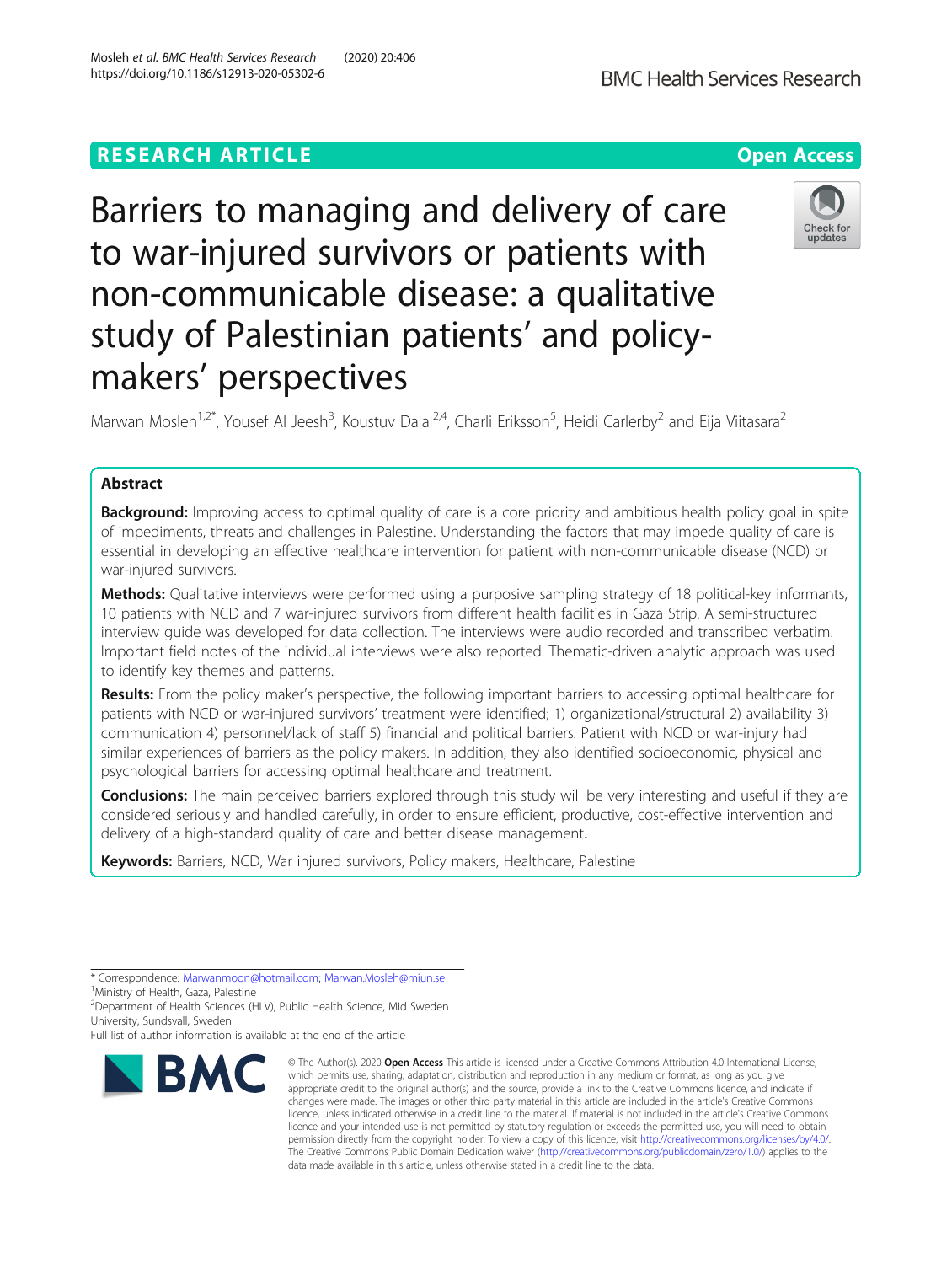# Background

Globally, NCDs, e.g. cardiovascular disease, cancers, chronic respiratory diseases and diabetes are a growing health concern  $\begin{bmatrix} 1 \\ 2 \end{bmatrix}$ , and projected to be the leading cause of mortality and disability by 2030 [\[3](#page-9-0), [4\]](#page-9-0). In 2005, the World Health Organization (WHO) announced a new global goal to tackle the increasing trend of mortality of NCDs by 2% annually. Prevention and managing of NCDs are important strategies to achieving this goal [[5\]](#page-9-0). General practice could play a significant role in delivering high-quality care for a range of high-prevalence NCD, and ensuring continuity of care for co-morbidity [[6\]](#page-9-0). The management of NCD will be one of the most significant health challenges of the modern century [\[7](#page-9-0)], although most cases could be better prevented or man-aged [[8\]](#page-9-0). The main goal of NCD prevention and management policy is to prevent disease development and improve the quality of population health [\[9\]](#page-9-0). The rapid increase in the trend of NCD represents a big challenge to healthcare and disease management globally, especially in low and middle-income countries (LMICs) like Palestine [[10](#page-9-0)–[12\]](#page-9-0).

War-related injury also represents a critical public health concern globally. It receives increasing attention in health research. Such injury is a tremendous burden for the healthcare sector and economy, especially in LMICs [\[13](#page-9-0)–[15](#page-9-0)]. The availability of adequate healthcare and resources will efficiently affect the outcome of surgical interventions for war-injured survivors [[16\]](#page-9-0). Most importantly, prehospital trauma care is potentially lifesaving for war-injured survivors due to a shorter evacuation time  $[17–19]$  $[17–19]$  $[17–19]$ , while the prolonged evacuation time may be associated with higher mortality [\[20](#page-9-0)]. Warrelated injury cases ideally are managed by experienced hospital surgeons who have sufficient skills of surgical management [[21\]](#page-9-0). Access to high-quality health care remains a significant health problem particularly for patients who need a longer course of treatment [\[22](#page-10-0)]. However, the provision of adequate health care specially during economic collapse in the country is an important health concern to ensure optimal care [[23](#page-10-0)–[25](#page-10-0)].

In developing countries such as Arab world, access to equitable, comprehensive and quality health services represents a challenge to health care systems that are disproportionately being affected by many barriers to access to proper and affordable healthcare [\[26\]](#page-10-0). In order to reduce the burden of these health issues, reorientation of healthcare is a core element in the health system. Many countries have adopted a new policy to provide of health services for all people and to ensure their availability, accessibility and patient-centered quality [\[27\]](#page-10-0).

In the Palestinian territory, the management of patients with NCDs and war-injured survivors, as well as provision of care pose a challenge to the health system during and after emergency, especially in the Gaza Strip [[14,](#page-9-0) [28\]](#page-10-0), where, the health care system is fragmented and continues to face many challenges. Many health facilities are severely overstretched due to conflicts and frequent wars on Gaza [[29\]](#page-10-0). The health care systems in Gaza, and life-saving medical resources already depleted and fragile [[30,](#page-10-0) [31\]](#page-10-0).

The care for NCD conditions and war-injured survivor remains the priority for the healthcare system, despite limited resources and numerous barriers to access effective healthcare, which may result in poorer outcomes [[32](#page-10-0)].

Understanding the factors and barriers that may impede quality of care is essential in developing effective health care interventions. Unfortunately, war-injured survivors care and NCDs management have been largely neglected and received little attention in health services research. Therefore, it is necessary to investigate the main perceived barriers to effective management for patients with NCD and war-injured survivors in Palestine. The aim of the study is to explore patients' experience and policy makers' views on the barriers to reach the quality of health care. It would be step forward and significant information to improve health services for patients with NCD and war-injured survivors in the Palestinian health system.

## **Methods**

## Study design

This qualitative exploratory study was conducted between December 2018 and March 2019 in the Ministry of Health (MOH) facilities and hospitals in Gaza Strip to explore the perceived barriers associated with delivery of care as well as NCD and war-injured survivors management. A qualitative method is the most common approach and widely involved in health research and is best recommended as to give insight rather than measurement, as it is exploratory in nature [[33,](#page-10-0) [34](#page-10-0)]. Qualitative research is increasingly receiving attention to understand challenges in health care settings [\[35](#page-10-0)].

# Informants and data collection

A total of 35 informants were purposively selected (Table 1). Sex, age, location and socio-economic background were considered to ensure their representativeness in the study. The sampling was completed when

Table 1 Categories of informants for in-depth interviews

| Informants            | In-depth interviews |
|-----------------------|---------------------|
| Patients              |                     |
| Patients with NCD     | 10                  |
| War-injured survivors |                     |
| Policy makers         | 18                  |
| Total                 | 35                  |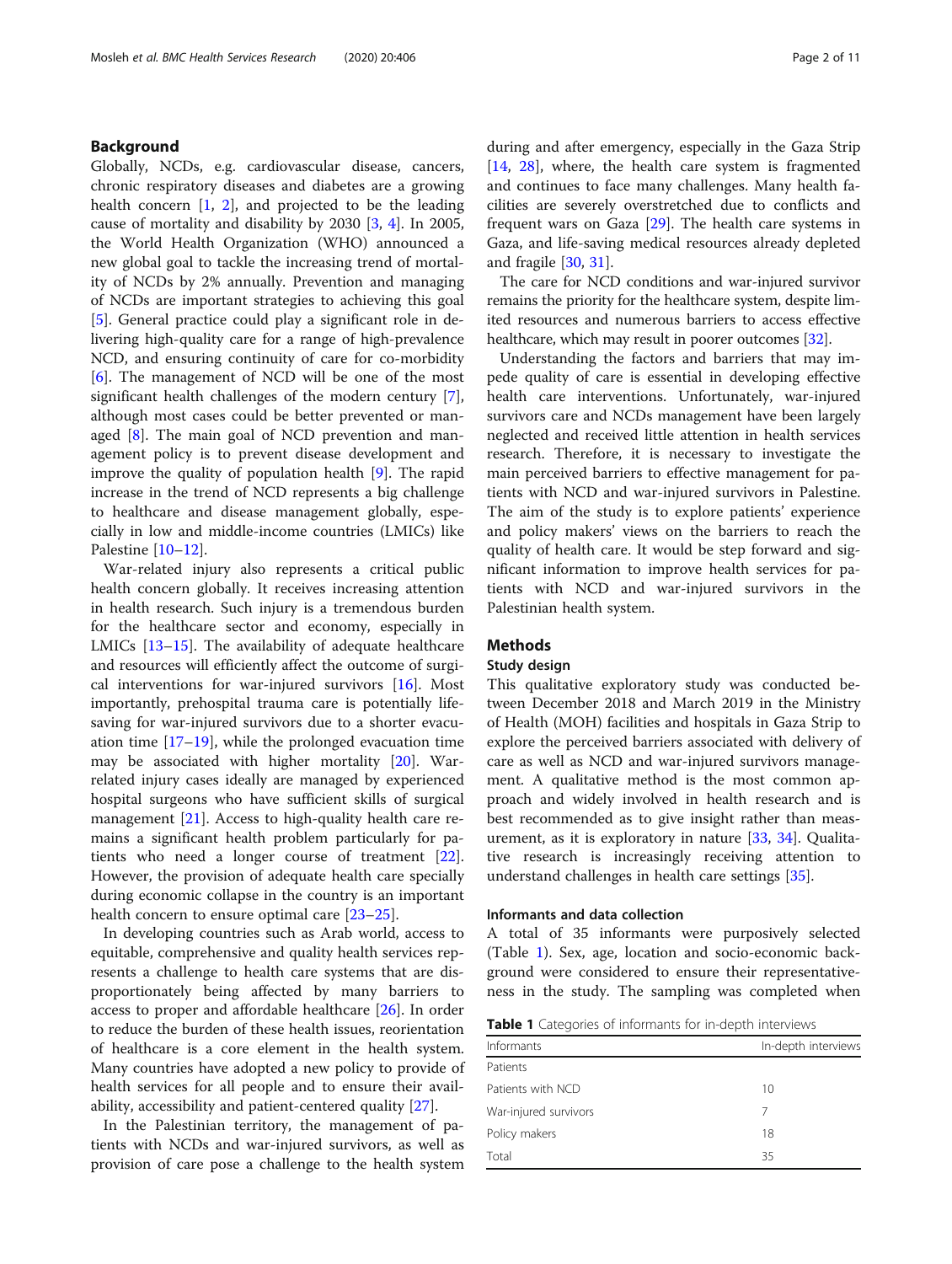thematic saturation was achieved, meaning that sufficient data were collected on the topic and no new themes were emerging from interviews. Each hospital or MOH facility was contacted asked to give us the contact details of a key informants who think they had adequate information and were willing to be involved in our study.

The policy makers were recruited from different positions, specialties and administrative levels in the public hospitals and MOH departments to ensure representativeness of the studied populations. They were invited as "information-rich informants" with sufficient knowledge and experience on barriers to providing quality care to the patients and recommendations to improve the quality of health care and disease management. They included 18 political informants ages between 40 and 58 years and had work experience of at least 15 years. The majority of political informants were males. They were invited based on the relevance of their position within medical, surgical and administrative fields at MOH facilities. They included general managers, medical and surgical managers, directors of nursing, head of health administration, and director of NCD division who were involved in health policy and planning at MOH.

The patients included 10 patients with NCD and 7 war-injured survivors, their ages ranged from 30 to 59 years and most of them were males. The patients with NCD were recruited from the main three public hospitals in Gaza Strip governorates. The sample included those who had cardiovascular disease (heart disease and hypertension), chronic kidney disease (e.g. renal failure), cancer, diabetes mellitus, respiratory disease, while warinjured survivors were guided and recommended by MOH with assistance from Assalama Society for Wounded and Disabled (ACSWD). All participated NCD patients or war-injured survivors has been receiving care for at least 3 years, meaning that they had adequate experience with barriers and troubles regarding their case management. The study participants received no reward or compensation in return for their participation, their involvement was voluntary and they were eager and willing to participate in the study.

The process of data collection was conducted by the principal investigator and two trained staff through faceto-face semi-structured interviews, using a special discussion guide developed by the authors based on earlier research and literature (Additional file [1\)](#page-9-0). Two separate interview guides were used, one for patients and one for political-key informants. The trained staff engaged in three-day training session by the investigator before they conducted interviews, to ensure that they fully understand the aims of the study and questions of the guide. The research staff was also trained on how to deal with any sensitive issues or any indications of distress with proper response and to avoid irrelevant or complicated probing.

Before conducting the study, the questions were reviewed, refined and improved by the health experts. The interview guides were also pretested among small sample of patients and managers in one of the hospitals not considered in the study to standardize the guide. Based on informant's request, all interviews were held in their respective language (Arabic), then translated back to English by expert fluent speakers. Each interview with political-key informants and chronically ill was conducted and moderated privately in a calm and comfortable environment in the targeted health facilities, whereas interviews with war-injured survivors were performed at ACSWD as preferred by the informants. The interviews focused on a better understanding of the key barriers and troubles in managing NCD and war-injured survivors in the Palestinian health system.

The researcher and assistance staff visited each hospital to gather relevant data. Each interview was audiorecorded, and important field notes were made. Each interview lasted 30–40 min. In the beginning of each interview, the interviewees were warmly welcomed, introduced themselves, and a short background of study aims was provided by the interviewer. The interviews started with a simple question and going on in-depth gradually, leading the discussion on the issue of the main perceived important barriers for accessing healthcare, effective NCD and war-injured survivors management issues.

#### Data analysis

Before proceeding with qualitative data analysis, person identity was deleted in order to maintain people's privacy and anonymity. After transcriptions of interviews and handwritten notes, the data were checked and validated by peer reviewers. The data were analyzed using thematic-driven analysis method. We adopt Clarke and Braun framework of doing thematic analysis which includes six phases of analysis to identify patterns and themes relevant to research questions and elaborating data in-depth. These phases are: familiarization with data, generating initial codes, searching for themes among relevant codes, reviewing themes, defining themes, and producing the final report [[33](#page-10-0), [36](#page-10-0), [37](#page-10-0)].

In the first step of analysis, the transcripts were read several times until becoming familiar with the data. Then, the transcripts of the data were initially coded by the principal investigator who moderated the interview sessions, and then checked by the other researchers. From initial coding we searched for the links among themes and identified key concepts. Debriefing sessions and follow-up meeting were performed between the principal investigator, research assistant and second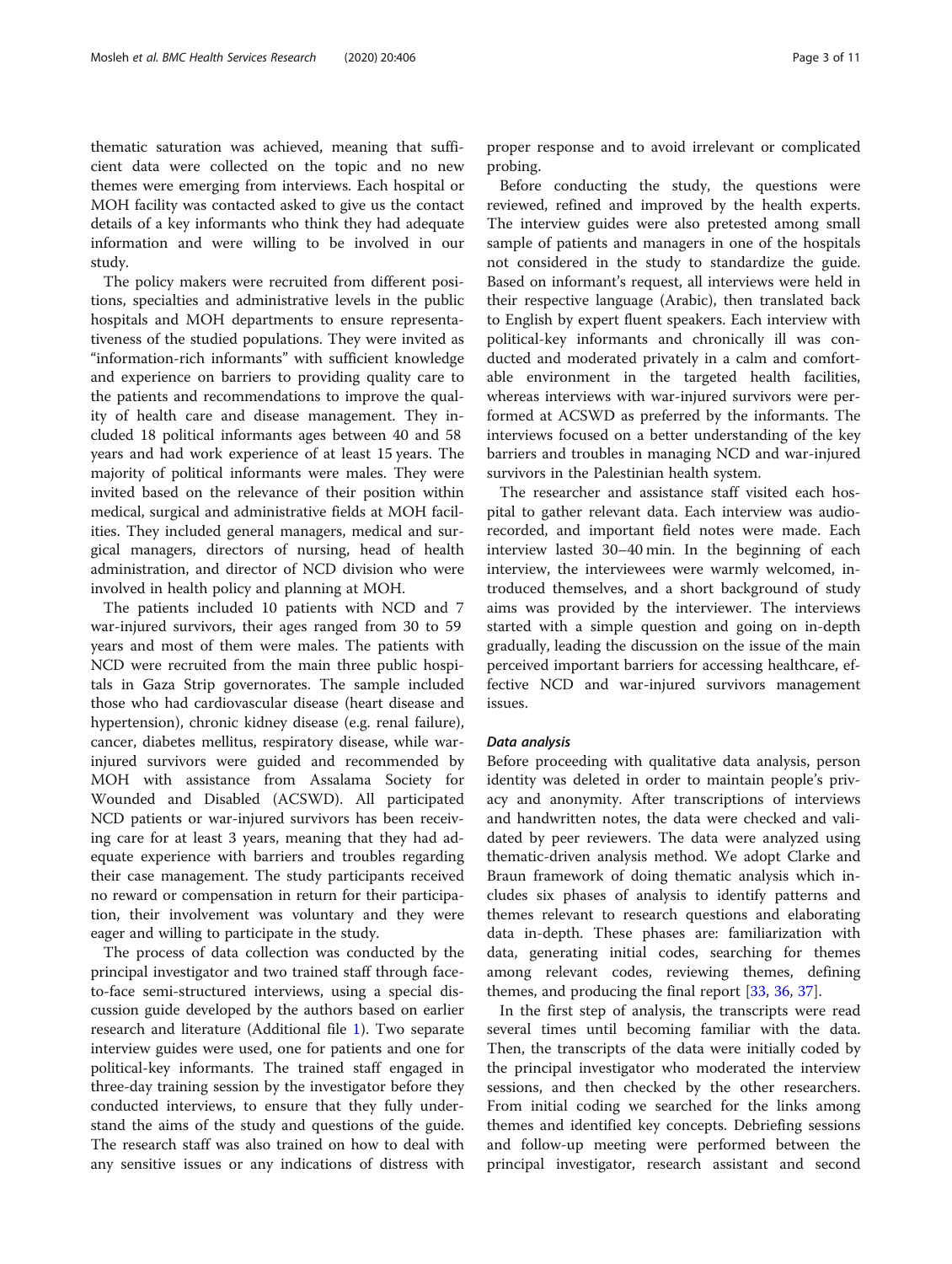author to discuss main themes and patterns that were not adequately obvious in the transcriptions.

The emerged codes explored in the first step of reading were matched to suitable themes, then the remaining themes were very simple and clear as the researchers became familiarized with the themes after frequent readings. The emerging themes were checked and reviewed critically and after that, the themes were defined. The analysis concluded with interpretation and writing of report. The results are reported separately for policy makers (PM) and patients (War-injured S and NCD P), and quotations were used to illuminate the results.

Trustworthiness of the study.

In order to ensure the trustworthiness and to reduce the influence of researcher, four basic criteria were applied during all stages of the study including: credibility, transferability, dependability and confirmability [\[38](#page-10-0)]. The credibility was achieved during prolonged engagement in the field, triangulation by using more than one data source, frequent debriefing session, peer review and member check. We used a purposive sampling form different health settings of Gaza governorates and detailed description of informants and clearly described the context to ensure transferability. Dependability and confirmability were maintained by audit trail and frequent discussion with authors and external researchers.

## Ethical issues

This study was performed according to the regulations and principles of Helsinki Declaration Ethics.

This study was approved by the Palestinian Health Research Council (PHRC) for Ethics Approval (Ref. No. PHRC/HC/234/17). The study was also approved, permitted and facilitated by the MOH to undertake the study at public health facilities. As human subjects are involved in our study, a written informed consent was obtained from participants. Information and aim of the study were explained to participants

and they were informed that their involvement in the study is voluntary. The privacy and anonymity were maintained, and any personal information and identity were removed.

## Results

Data saturation was reached after face-to-face interviews with 18 policy makers and 17 patients exploring their perspectives and experiences regarding barriers to accessing quality of care and optimal management in the Palestinian healthcare system. We identified five themes for the policy makers (Table 2), and four themes for the patients (Table [3](#page-4-0)).

## I-perspectives of policy makers

Five themes were derived from the descriptive thematic analysis:1) Organizational/structural barriers; 2) Availability related barriers; 3) Personal barriers; 4) Financial and political barriers; 5) Communication barriers. The themes reflected the perceived barriers about quality of care and NCD and war-injured survivors management from perspective of policy makers (Table 2).

Table 2 Main themes and sub-themes identified/explored from interviews with policy makers

| Themes                                  | Sub-themes                                                                                                                                                                                                                                                                                                                                                                       |
|-----------------------------------------|----------------------------------------------------------------------------------------------------------------------------------------------------------------------------------------------------------------------------------------------------------------------------------------------------------------------------------------------------------------------------------|
| Organizational/structural barriers      | -Poor logistics and hospital infrastructure.<br>-Lack of clear universal policy.<br>-Higher patients load.<br>-Unproductive triage in emergency department (sorting out)<br>system is unclear), unavailable in all public hospitals<br>-Lack of specialized units (e.g. kidney transplantation unit).<br>-Low health care providers motivation.                                  |
| Availability related barriers           | -Insufficient quidelines and insurance system.<br>-Shortage of experts in sub and micro-specialties (e.g. vascular<br>surgery & neurosurgery, cervical trauma, emergency<br>medicine, intensive care capacity)<br>-Interrupted drug supply and lack of medical disposables.<br>-Lack of training opportunities<br>-Insufficient rehabilitation services and poor referral system |
| <b>Personal barriers</b>                | -I ow staff motivation<br>-Poor working environment/circumstances<br>-Poor knowledge and experience to use the quidelines.                                                                                                                                                                                                                                                       |
| <b>Financial and political barriers</b> | -Lack funding to ministry.<br>-Lack of political commitment by authorities.<br>-Political division between the two Palestinian entities.                                                                                                                                                                                                                                         |
| <b>Communication barriers</b>           | -Weak communication among health care providers.<br>-Insufficient interaction between health workers and patients.<br>-Suboptimal task-sharing between MOH and stakeholders.                                                                                                                                                                                                     |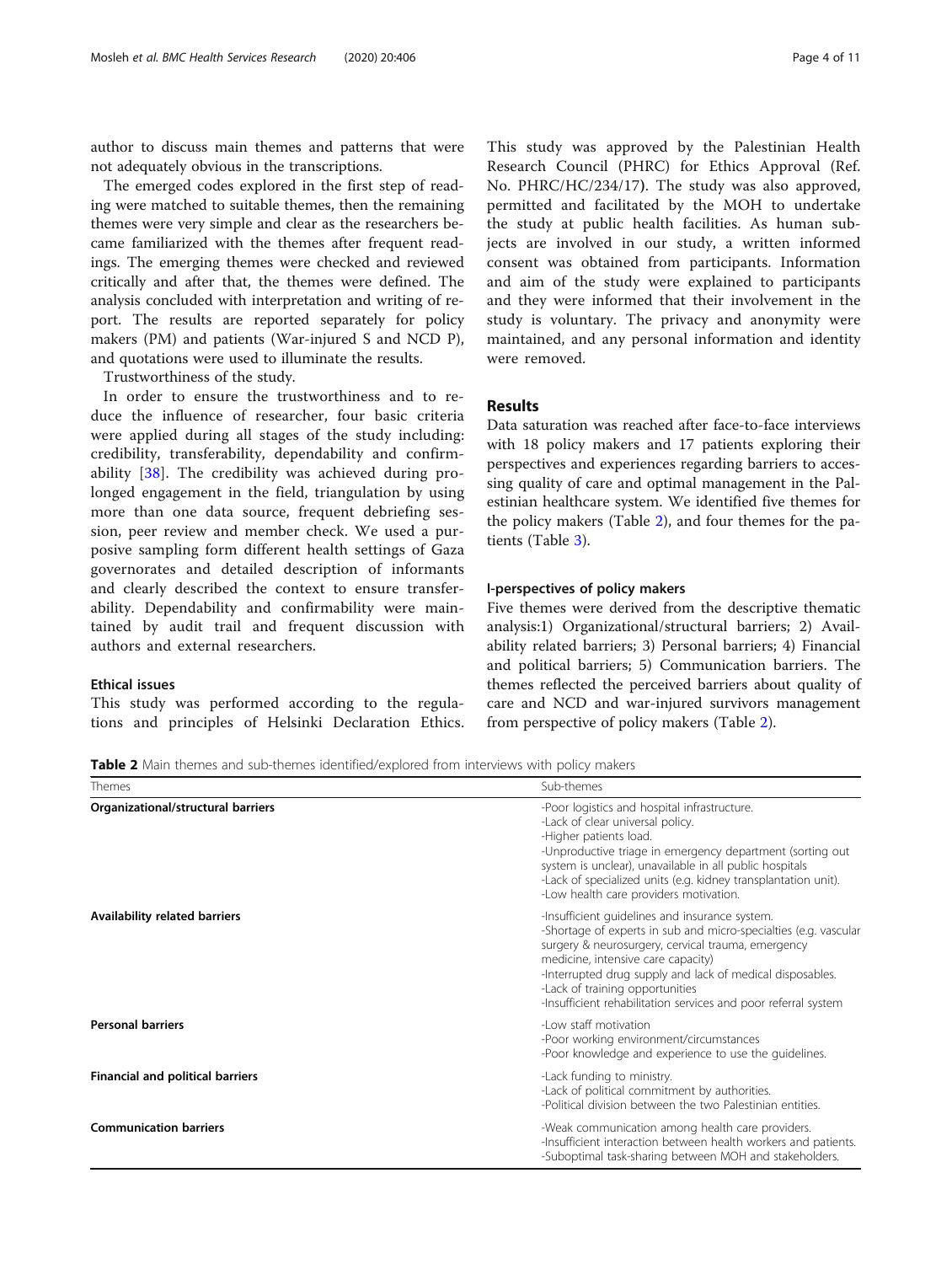<span id="page-4-0"></span>

| <b>Table 3</b> Main themes and sub-themes identified/explored from interviews with patients |
|---------------------------------------------------------------------------------------------|
|---------------------------------------------------------------------------------------------|

| Themes                                             | Sub-themes                                                                                                                                                                                                       |
|----------------------------------------------------|------------------------------------------------------------------------------------------------------------------------------------------------------------------------------------------------------------------|
| Organization barriers/health system barriers       | -Weaknesses of the referral mechanism.<br>- High war-injured survivors' volume in emergency unit.<br>-Delay of care delivered by physicians/surgeons.                                                            |
| Availability, financial and socioeconomic barriers | -Insufficient staff in medical and surgical units<br>-Lack of expertise in microsurgery (vascular and neurosurgery)<br>and kidney disease.<br>- Unaffordability.<br>- Poor economic conditions and diet regimen. |
| Physical and psychological barriers                | -Limitation of body movement and feeling lack of energy.<br>-Severity of war-injury, NCD and its complications.<br>-Poor self-care and help-seeking.<br>-Poor psychological condition.                           |
| <b>Communication barriers</b>                      | -Poor clear communication system with health care provider.<br>-Insufficient patients-provider interaction and responsiveness                                                                                    |

#### Organizational/structural barriers

The policy makers identified several barriers which are perceived as the main determinant for accessing quality of care in the health system and may result in suboptimal health outcome.

The informants stressed that lack of adequate systems and infrastructure as well as absence of a clear universal policy were significant barriers in the Palestinian health system. The number of beds (1.3 per 1000 people in Gaza Strip) and hospital capacity are substandard and could not meet the expectation of patients. In fact, the optimal health care cannot sufficiently and timely be achieved in the healthcare facilities with poor infrastructure and logistics but also due to absence of clear policy. The informants said that the triage is unproductive in all public hospitals and unavailable in some hospitals due to unclear health policy in this regard. They also stated the absence of standard triage classification or assessment system to sort cases according to priorities.

They also described higher patients load, long waiting time, and overcrowding of attendants and visitors specially in emergency and surgical wards, which impede the delivery of immediate care to patients, a significant barrier to improve health care in the Palestinian healthcare system.

"health facilities are confronting a big challenges and obstacles such as; poor of basic

hospitals infrastructure, frequent power outage, and poor logistics and maintenance" (PM).

"there are several problems for quality of care and management such as; a non-integrated

and fragmentation of health system and unclear universal policy" (PM).

"there is absence of effective triage at public hospitals, and some areas are lacking" (PM).

## Availability-related barriers

The informants said that there are no national unified protocols or updated clinical guidelines for management of diseases, and the management depends on the health providers' perception and experience.

"MOH has no recent guidelines. On the year 2000 by help of the World Bank, they developed protocols for management of hypertension, diabetes and renal diseases" (PM).

All informants said that the inadequacy of human, medical and financial resources are important barriers facing the health system, affecting the quality of care and management process. These barriers include: shortage of surgical and medical medicines and interrupted drug supply, lack of experts in sub and microspecialties like vascular and neurosurgery, cervical trauma, emergency medicine and lack intensive care capacity, lack of training opportunities and shortage of rehabilitation services for patients with NCD or war-injured survivors. These barriers contribute considerably to unpleasant health outcome and delay of care.

"lack of essential resources, medications and medical disposables and interrupted drug supply because of the continuity of siege imposed by Israeli forces, and lack of experts in different aspects of diseases especially in micro and sub-specialties are perceived to

be important barriers to quality of care" (PM).

The informants expressed the poor referral system is a major barrier to necessary quality of care due to a chronic imposed of blockade and closure on Gaza strip, causing restriction of movement and referral of critical cases abroad. Unfortunately, this continuous scenario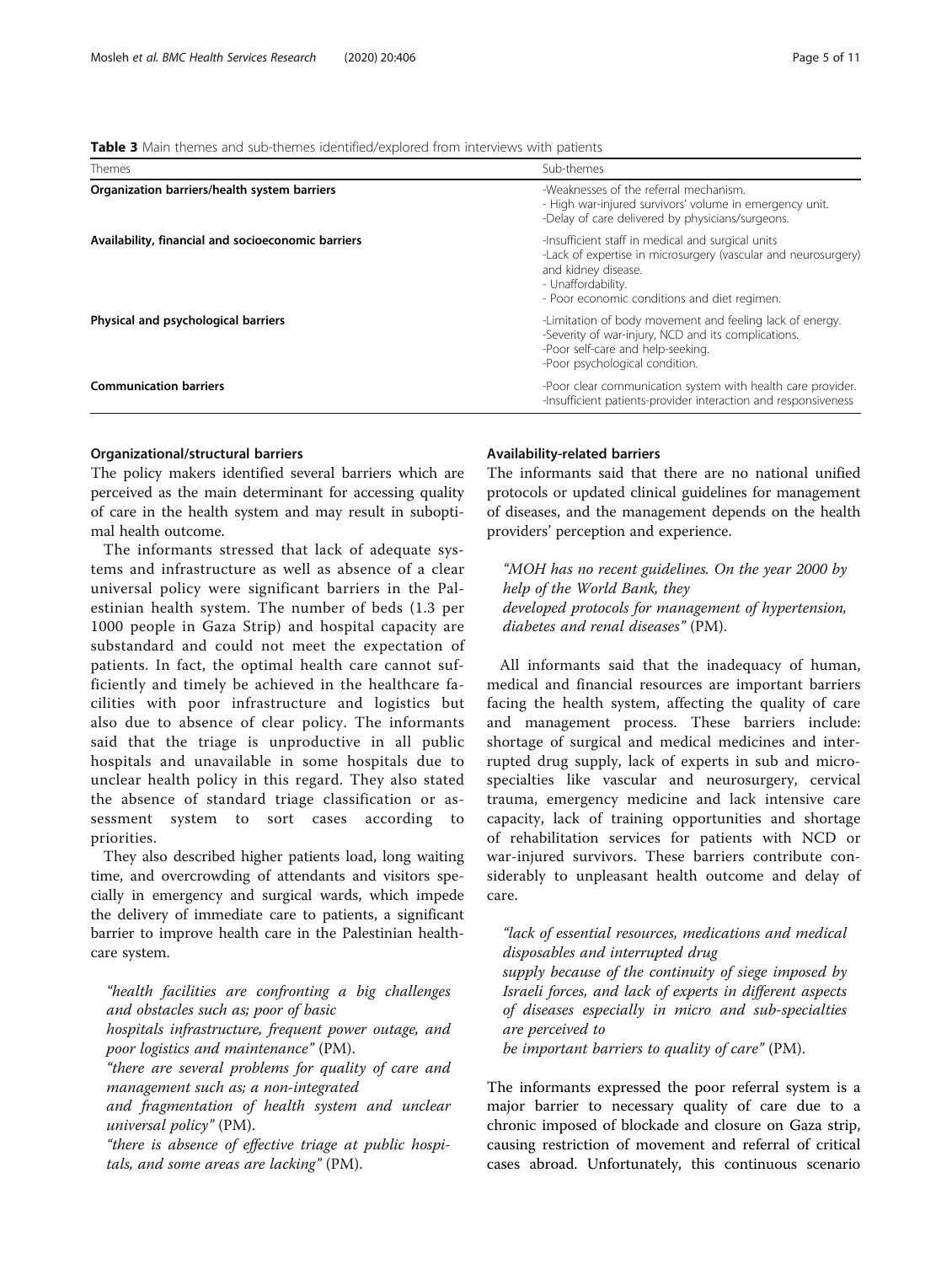frequently led to delay of recovery and resulted in death while waiting for referral.

"I think. poor and complicated referral system is a major constraint to quality of care especially for those who had complicated condition like sustained war injury during wars or conflicts" ((PM).

## Personal barriers

The informants believed that there were many personal barriers affecting the quality of care and case management, which include low staff motivation due to lack of incentives and salaries, lack of knowledge and experience, lack of interest, poor supervision and monitoring to use practice guidelines.

" … there are many factors such as lack of interest, lack of awareness, lack of knowledge and experience to follow guideline, lack of priority, and lack of supervision and follow-up" (PM).

"lack of incentives and wages are most important barriers among staff" (PM).

## Financial and political barriers

The informants expressed several concerns reported on financial issue barriers as a fundamental determinant for accessing suitable health care. The informants stated that inadequate health insurance coverage was perceived a key barrier to effective care in the public hospitals in Gaza strip. It is a matter of fact that, without health insurance coverage, primary, secondary or even rehabilitation care could not sufficiently and timely be accessed. If such care is not timely and sufficiently available at public health facilities, the care at private facilities are often not covered by health insurance and costs are very high for most people. However, payment for care at private facility is required and it is costly and unaffordable for most people especially those with low socioeconomic status.

Another important challenge is lack of funding to the ministry for the provision of basic resources in health facilities, which affects the delivery of optimal quality of care to meet the expectations and aspirations of people.

"I think there are many constraints that impede the shared-care and cooperation between health sectors in Gaza strip such as lack of health insurance coverage and lack of financial support" (PM).

The policy makers described that the Gaza strip is a setting of a protracted political and socioeconomic crises which affects directly or indirectly the quality of care

and healthcare system in general. There are numerous political barriers explored by the policy makers which may impede the quality of care in the health facilities including: lack of political commitment by authorities as well as political division between the main two Palestinian entities; the Gaza strip and West bank.

"there is political division between the two Palestinian territories" (PM). "in addition, division of health system and lack of unified decision and political commitment by the authorities" (PM).

## Communication barriers

Effective communication was perceived as a very crucial issue for optimal care and better case management. However, there are many important perceived barriers which constrain this process in the Palestinian health facilities including: absence of adopted clear official communication system between health care providers, lack of communication skills and required facilities, weak interaction between health workers and patients, and suboptimal shared-care between MOH and relevant stakeholders.

"I believe that lack of productive communication and interactions between patient-health professionals, and lack coordination among various health facilities were more likely to be perceived as the essential problems to effective care and management" (PM).

# II- patients' experiences

Four themes were derived from the descriptive thematic analysis with patients: 1) Organizational/health system barriers; 2) Availability, financial and socioeconomic barriers;3) Physical and psychological barriers; 4) Communication barriers (Table [3\)](#page-4-0).

# Organization barriers/health system barriers

The patients expressed a concern regarding organization and administration issue in hospitals, as well as bored routine and bureaucratic work. Additionally, overcrowding of attendants and high patient volume in emergency ward was also perceived the commonest barriers to receive good care from healthcare providers in public hospitals.

"overcrowding of cases and attendants, long-waiting and appointment time and lack of organizing and administration in governmental health facilities" (War-injured S).

Furthermore, delay of physicians and poor adherence to appointments are common in public hospitals, which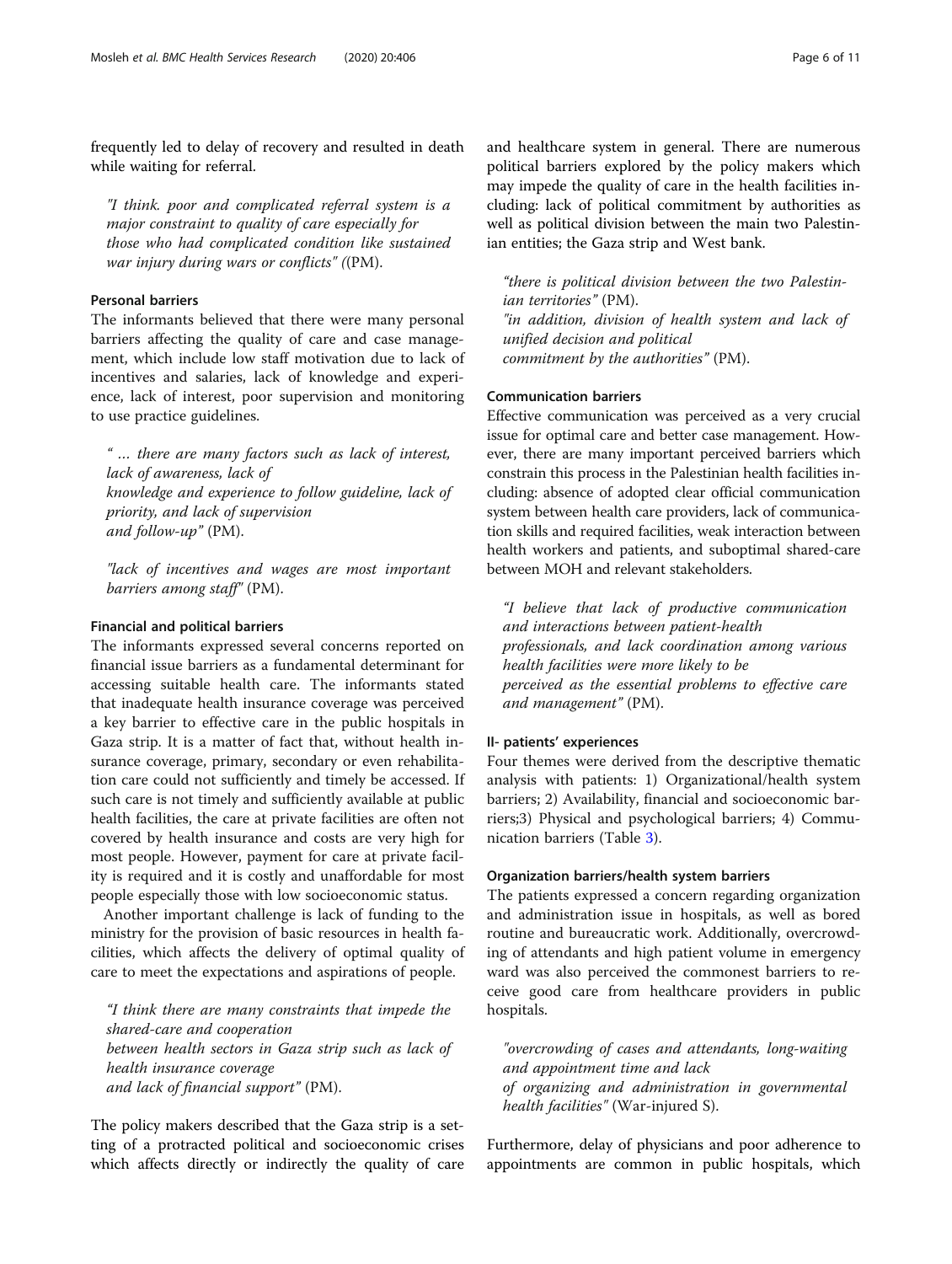make patients wait for a long time to receive their care and follow-up.

"I experienced some problems such as neglecting from care providers to patient inquiries, bored routine and bureaucratic, delay of treating doctor and long-waiting time and more concerns" (War-injured S).

Another important concern is the weaknesses of referral system facing the patients when the adequate health services are unavailable at public hospitals, since the referrals between public hospitals and other local health facilities as well as abroad were common. However, there were restrictions and delays to get permission from concerned authorities as well as poor coordination with the referral health facilities.

"I faced an important problem regarding my referral abroad to continue my treatment, since I waited for more than 3 years for my referral abroad but I didn't get it till now, incredible!" (War-injured S).

## Availability, financial and socioeconomic barriers

Patients had negative experiences regarding their condition management related to diverse of barriers. Most patients experienced many barriers in accessing quality of care, which include: lack of necessary resources such as shortage of medicines (e.g. cardiac drugs, renal failure drugs, anticoagulants), lack of expertise and teamwork in kidney disease and important micro-specialties (e.g. vascular and neurosurgery), lack of medical instruments and equipment (e.g. laparoscopes, surgical tools and instruments and patient monitors) and medical imaging machines (e.g. MRI and CT scan). Patients mentioned that they were unsatisfied with the current quality of care in public hospitals, considering that insufficient human and medical resources are an important impediment to the quality of care in the Palestinian health system.

"the care is inadequate and unsatisfactory in general, from my experience during management of my war injury, I think there were a lot of obstacles such as lack of resources and facilities, lack of medicines, lack of expertise team and micro-specialties, and severe shortage of medical supplies and instruments ... " (War-injured S).

The patients complained that public hospitals frequently and repeatedly ran out of medicines and prescribed drugs for their illness. Participants said that the combination of

treatments was effective when available and followed; however, for a poor people they all said that they found it difficult to pay for prescribed drugs or even going to the private health sector, since the necessary payment is mostly unaffordable to people with low socioeconomic status and also to those who are experiencing hard situation in the Gaza Strip.

Patients who were less satisfied with their "general quality of life" as well as those who had a poor "health conditions" were less likely to access healthcare services at private sectors due to lack of health insurance coverage in the system.

"lack of affordability of medicines, and lack accessibility for good quality

of care due to lack of financial resources and facilities" (NCD P).

"the major barrier for me is the bad economic condition, since it is very

difficult for me to pay for treatment, transportation, medical tests and having

special diet regime as prescribed and recommended by physician" (War-injured S).

## Physical and psychological barriers

Patients expressed that, without good health, it is very hard to enjoy the rest of what life has to give. That's why getting healthcare or improving health is important and should be on of their priorities. All patients felt that their illness and war injury affected their care and management of their condition. They said that limitation of body movement and deterioration of their health due to severity of illness and complications were a major barrier to self-care and help-seeking, which resulted in poor health outcome. They explained that they no longer have good mobility and thus have a physical problem to getting appropriate health care. They always find it difficult to get out of the home and also cannot do their daily activities and self-care. Many of them complain they don't have assistance to serve them, for example to be transported to health facilities.

"actually, the severity of my war-related injury, complications and my complicated case in general,

as well as limitation of movement and energy to perform daily activities were mostly the main barriers for self-care at home" (War-injured S).

Most patients Admitted that they had psychological disorder or disturbances including anxiety and feelings of hopelessness due to the severity of their condition, and prolonged treatment as well as excessive treatment costs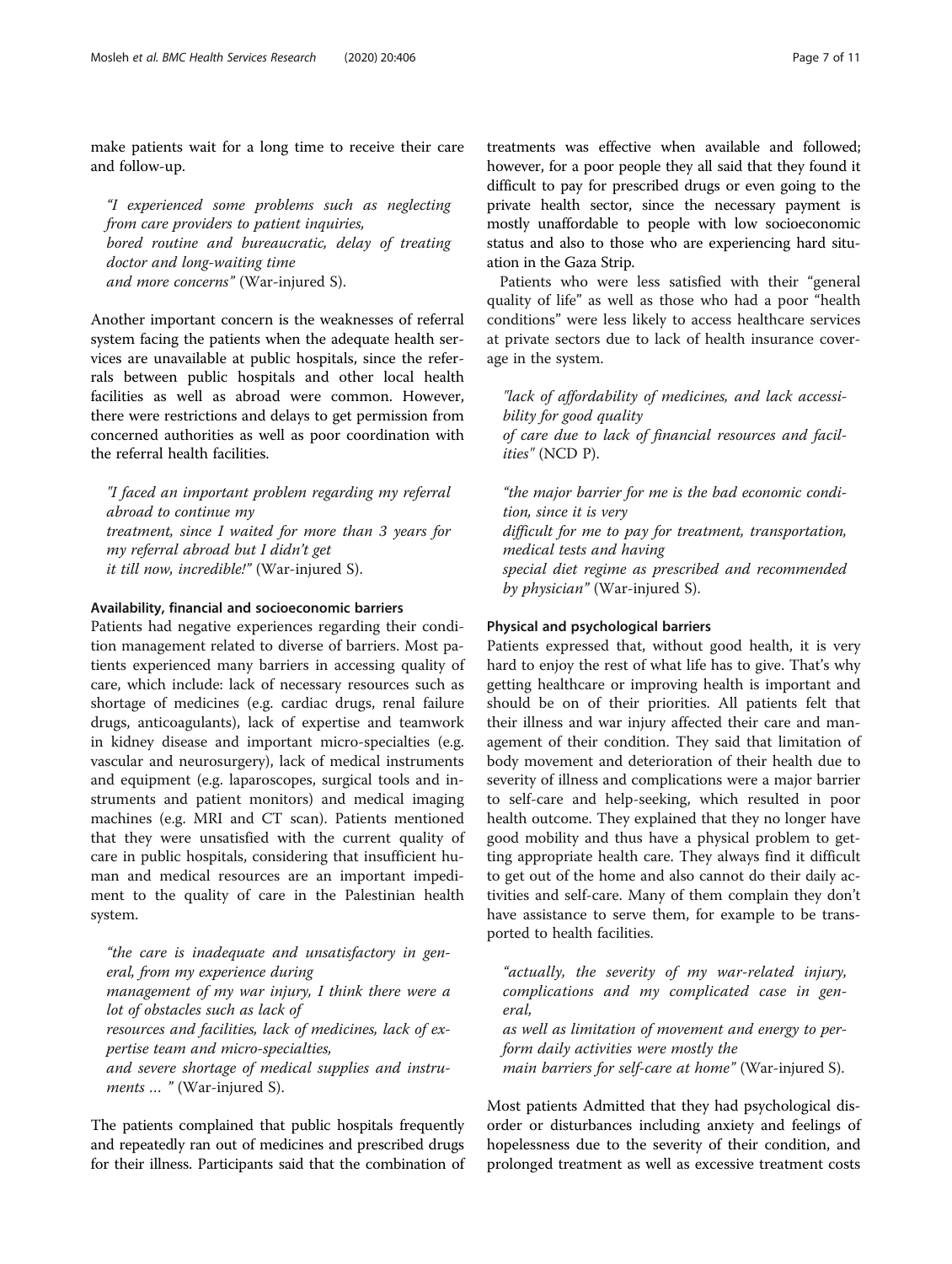and economic burdens. They generally find it difficult to be in the outer world, going alone to health centers. Oftentimes, patients with psychological problems feel weak and down and strive for help to fix it. This is yet another obstacle to effectively getting health care they need.

"there are many challenges that directly affect accessing to quality of care like

movement limitation, and bad psychological condition due to seriousness of

my disease and long-stage of treatment" (NCD P).

## Communication barriers

Communication problems were reported between patients and healthcare providers, causing poor coordination of patients' care as well as unproductive patientshealthcare providers interaction. Such perceived problems may refer to poor communication between patient and health care staff. Additionally, most patients said that they didn't get enough details about their diagnosis and illness due to lack of interaction, poor responsiveness and misunderstanding of medical jargon.

"I think the barriers or lack of communication is referred to absence of a clear

official communication channels, lack of trust and confidence, lack of response to my need, and poor information about my health problem by my doctor as well as medications misconception" (NCD P).

## **Discussion**

Adequate access to health care is a significant and basic human right. However, insufficient access can affect population health. Health systems often struggle to deliver immediate care in Gaza Strip, especially during wartimes or conflicts. Therefore, improving quality of care and ensuring patient safety are of utmost importance to tackle mortality in low-income countries such as Palestine [\[39](#page-10-0)]. Where, despite the efforts to strengthen the quality of health care, it remains important concern to the health system in Gaza Strip. Therefore, this study is a unique health response to the call from the health system to explore and identify of the main barriers to access high-quality care for patients with NCD and warinjured survivors management in the Gaza strip.

This study contributes to the process of exploring new challenges and problems in addition to those that already available in the literature related to NCD and injury management service delivery at health facilities.

In this study, several important barriers were explored from the perspective of patients and key policy-makers. These barriers may directly or indirectly impede the

delivery of high-quality care in the Gaza hospitals. Other studies in the region have reported some similar barriers and concerns [\[29](#page-10-0), [30](#page-10-0), [32](#page-10-0), [40\]](#page-10-0).

The quality of care perceived by the informants in this study was sub-optimal due to several barriers, which impede achievement of the ambitious standard of care. The perception of quality of care by respondents was only partly in line with WHO definition of quality of care, in which healthcare should be safe, timely, effective, efficient, equitable and peoplefocused [[39\]](#page-10-0). In fact, ensuring a sustainability of optimal health care and medical services for Palestinians was challenging for the Palestinian health system due to these barriers, which mainly include poor hospital infrastructure, chronic and long-acting shortage of resources and logistic support, interrupted drug supplies and ongoing blockage and general closure of crossing of boarders that constrain referral of critical cases abroad due to poor supplies and facilities in Gaza Strip. These results were consistent with the findings reported by the WHO during conflict escalation in Gaza Strip in 2014 [\[28](#page-10-0), [41](#page-10-0)–[43\]](#page-10-0). Additionally, referral system problems were also among the important perceived barriers because of movement restriction and closure of borders, preventing access of patients and healthcare providers as well. There were ineffective referral services in the Palestinian healthcare system. The results also confirm the previous outcomes of studies conducted in the Palestinian territory. This issue is very complicated especially in a Palestinian context, where the necessary facilities and resources are lacking [\[44](#page-10-0)–[46](#page-10-0)].

Most importantly, the division or separation of the health system due to internal Palestinian conflicts was more likely to be a fundamental barrier for improving the quality of care, causing a rapid deterioration and collapse of the healthcare system in Gaza Strip. Furthermore, poor health information system, underuse of evidence-based guidelines, lack of supervision and cooperation, sub-optimal communication and partnership, absence of enough financial incentives, and lack of training opportunities were common and identified a major concern in the system, that may result in sub-optimal quality of care for case management and unsatisfactory outcome in healthcare facilities. These facts were in line with the results drawn from an assessment of healthcare system conducted in the Occupied Palestinian Territory [[47\]](#page-10-0).

Among the other main obstacles in the system are poor responsiveness and inactive interaction between healthcare providers and patients due to lack of effective communication. Active inter-personal interactions and facilitation of the role of patients in decision making can produce a positive impact on patient health. Those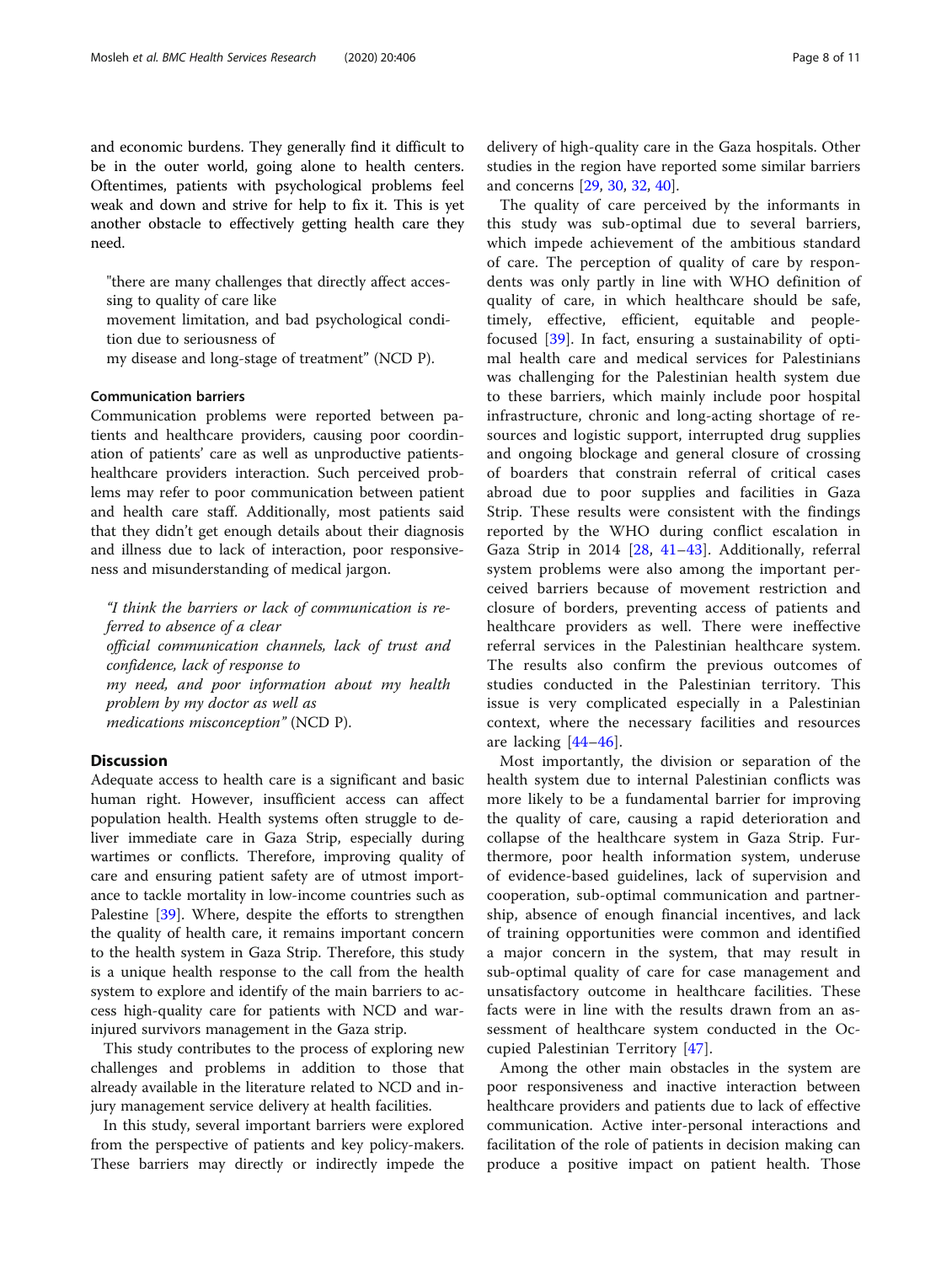important results and issues including organization barriers, financial barriers and emotional barrier were compatible and in support with the findings in the studies in the Arab countries [[48](#page-10-0)] and Hawaii [[49\]](#page-10-0).

#### Strength and limitation of the study

The interviews of both policy makers and patients made it possible to triangulate the results, the two perspectives gave a very similar picture of the barriers to high-quality care for patients with NCD and war-injured survivors. Another important strength is that the chosen qualitative approach facilitated the exploration of a broad variety of barriers and challenges. Th triangulation was attained throughout different sources of data by sharing experiences from multiple perspectives and wide diverse views including: chronically ill from different specialties, war injured survivors, and key political-makers from different administrative levels and positions. In addition, prolonged engagement in the field throughout long work and several visits and frequent peer reviews check was important to enhance triangulation of the data.

Despite the great importance and interesting findings of the study, there were some limitations which need to be considered. One limitation of this study is that the findings may not be transferable to other health setting, as this qualitative study is exploratory in nature and our participants were selected from specific public hospitals and the themes obtained from a narrow slice of participants.

The qualitative methods also address the phenomena in-depth, not to produce a representative finding in the statistical sense [[50,](#page-10-0) [51](#page-10-0)]. However, the number of interviews were increased until saturation, where no more information was retrieved. Therefore, the variation of barriers was covered. However, the prevalence of barriers could be investigated in a study using quantitative approach.

# Implications of the study outcome

Study results have many important implications for further researches and health care, by providing significant data on the main barriers to optimal quality of care. This will be useful if properly considered and prioritized in health policy agendas and health planning. It is possible that by providing a clear description of perceived barriers, this knowledge may help to improve the access to high-quality care by tackling these barriers and facilitating management for patients with NCD and war-injured survivors in the Palestinian health facilities. The health policy must respond to many obstacles and actual strategies and action plans to design, incorporate and implement changes in order to achieve an effective healthcare.

Interestingly, the findings of this study could be a significant step and baseline for future research on the evaluation of the healthcare sector in Gaza Strip. Local knowledge is very scarce on these crucial health issues. Furthermore, the results from this study could be valuable and beneficial for health professionals in clinical practice to be aware of the problems and barriers, so that they can properly deal with them and handled the situation carefully and accurately as well.

## Perspectives of policymakers to improve the system

The policy makers suggest some area to be improved and integrated in the system in order to optimize the delivery of care. The most important issues that need to be addressed are adoption of NCD related protocols/guidelines (e.g. piloting WHO) in public hospitals, encourage policy commitment with health providers and assign responsible technical body to ensure universal implementation, and the prioritization of research in NCD related field. Furthermore, the policy makers should assure development and activation of triage in emergency departments at public hospitals, as well as improving post-operation care at hospitals. The triage of emergency at public hospitals should be well-equipped with emergency tools and instruments (e.g. emergency trolly, monitors, and medicines).

The informants advised that WHO should lead the process of implementing the national strategy of NCD. Additionally, assessment of training needs of staff (physicians, nurses, pharmacist, new graduates) as well as unified protocols are needed. Moreover, the importance of monitoring of protocols need to be emphasized during field implementation. Informants specified the need of regular meetings among stakeholders to monitor implementation and upcoming challenges. An important concern is to improve the referral mechanism and the professional link among PHC, hospitals and relevant stakeholders. The policy makers stressed that the health facilities need adequate equipment, lab kits, screening tools (scales, measuring devices) and increasing community awareness. The policy makers support the improvement of medication disposition and their storage system, and training of health staff and community members.

## Conclusions

This study provides insight into the several important barriers that the policy makers and patients perceived for effective disease management for patients with NCDs and war-injured survivors. If immediate and careful proper actions are taken towards these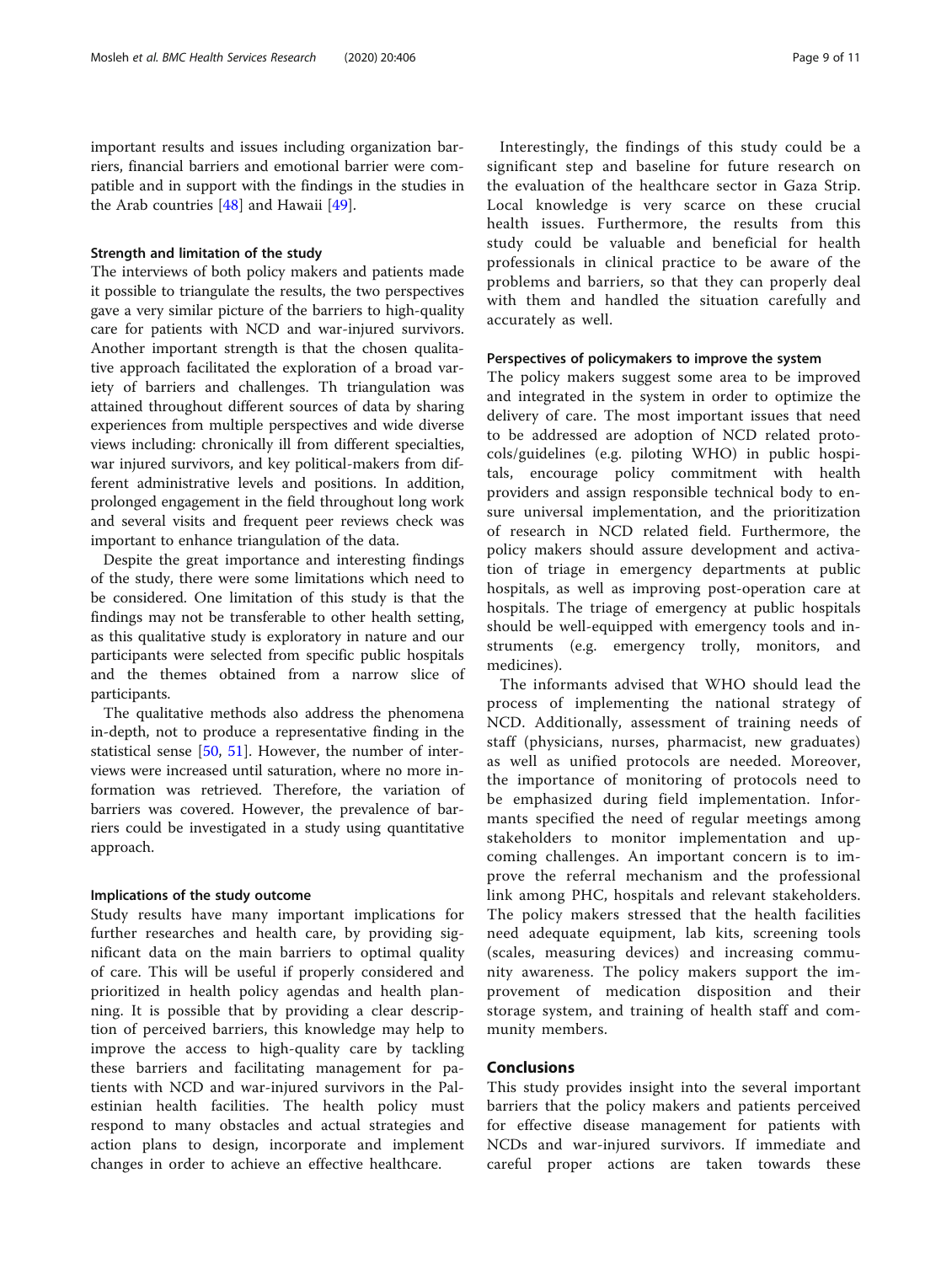<span id="page-9-0"></span>important barriers very interesting results will appear. These may include provision of a high-standard quality of care and improvement in productivity and effectiveness of health care in the Palestinian health facilities. A clear and comprehensive policy should be outlined and adopted that would include improving awareness and attitudes regarding these important health concerns, and how these problems can be avoidable in practice.

## Supplementary information

Supplementary information accompanies this paper at [https://doi.org/10.](https://doi.org/10.1186/s12913-020-05302-6) [1186/s12913-020-05302-6](https://doi.org/10.1186/s12913-020-05302-6).

Additional file 1. Study discussion guides.

#### Abbreviations

ACSWD: Assalama Society for Wounded and Disabled; LMICs: Low- and middle-income countries; MOH: Ministry of Health; NCD: Non-communicable disease; PHRC: Palestinian Health Research Council; PM: Policy makers; WHO: World Health Organization

#### Acknowledgements

The authors would like to thank the PHRC and the Palestinian MOH for their cooperation and facilitation of the study.

#### Authors' contributions

MM, YA and KD planned the study. MM and YA collected the data. MM, KD and YA analyzed data.MM & KD wrote the draft manuscript. CE, HC & EV have critically reviewed the manuscript. All authors have significantly contributed to the manuscript. EV has overall supervised the study and manuscript. All authors read and approved the final manuscript.

#### Funding

The study has not received funding from external parties.

#### Availability of data and materials

Not applicable, as the data extracted through the qualitative interviews' strategy are not publicly available.

#### Ethics approval and consent to participate

The study was approved by the PHRC for ethics approval (approval No. PHRC/HC/234/17). The study was also permitted and facilitated by the Palestinian MOH. Informal consent was obtained in written format from all informants for participations in the study.

#### Consent for publication

"Not applicable".

#### Competing interests

Authors have declared no conflict of interest. However, it is to note here that Koustuv Dalal is a Section Editor.

#### Author details

<sup>1</sup>Ministry of Health, Gaza, Palestine. <sup>2</sup>Department of Health Sciences (HLV), Public Health Science, Mid Sweden University, Sundsvall, Sweden. <sup>3</sup>International Public Health Medicine, Islamic University, Gaza, Palestine. 4 Higher School of Public Health, Al Farabi Kazakh National University, Almaty, Kazakhstan. <sup>5</sup>Department of Public Health Sciences, Stockholm University, Stockholm, Sweden.

Received: 12 June 2019 Accepted: 6 May 2020 Published online: 11 May 2020

#### References

- 1. World Health Organization (WHO). Non-communicable Diseases. Available from: <https://www.afro.who.int/health-topics/noncommunicable-diseases> (accessed 8 Feb. 2019).
- 2. World Health Organization (WHO). Non-communicable disease. Available from: <http://www.who.int/mediacentre/> factsheets/fs355/en/ (accessed 14 March 2019).
- 3. Blakeman T, Macdonald W, Bower P. Etc. a qualitative study of GPs attitudes to self-management of chronic disease. Br J Gen Pract. 2006;56:407–14.
- 4. Lauvergeon S, Burnand B, Peytremann-Bridevaux I. Chronic disease management: a qualitative study investigating the barriers, facilitators and incentives perceived by Swiss healthcare stakeholders. BMC Health Serv Res. 2012;12:176. [http://www.biomedcentral.com/1472-6963/12/176.](http://www.biomedcentral.com/1472-6963/12/176) [https://doi.](https://doi.org/10.1186/1472-6963-12-176) [org/10.1186/1472-6963-12-176.](https://doi.org/10.1186/1472-6963-12-176)
- 5. Worley H., Chronic Diseases Beleaguer Developing Countries. Available from: [http://www.prb.org/Publications/Articles/2006/](http://www.prb.org/Publications/Articles/2006/ChronicDiseasesBeleagueDevelopingCountries.aspx) [ChronicDiseasesBeleagueDevelopingCountries.aspx](http://www.prb.org/Publications/Articles/2006/ChronicDiseasesBeleagueDevelopingCountries.aspx).
- 6. Harris M, Zwar N. Care of patients with chronic disease: the challenge for general practice. General practice and policy. Med J Aust. 2007;187(2):104–7. <https://doi.org/10.5694/j.1326-5377.2007.tb01152.x> Available from: [https://](https://www.mja.com.au/journal/2007/187/2/care-patients-chronic-disease-challenge-general-practice) [www.mja.com.au/journal/2007/187/2/care-patients-chronic-disease](https://www.mja.com.au/journal/2007/187/2/care-patients-chronic-disease-challenge-general-practice)[challenge-general-practice](https://www.mja.com.au/journal/2007/187/2/care-patients-chronic-disease-challenge-general-practice). (accessed April 2019).
- 7. Dorland J., and Ann McColl M., Emerging approaches to chronic disease management in primary health care. School of policy studies, Queens university, Ontario, Canada; 2007. Available from: [http://www.mqup.ca/](http://www.mqup.ca/emerging-approaches-to-chronic-disease-management-in-primary-health-care-products-9781553391319.php) [emerging-approaches-to-chronic-disease-management-in-primary-health](http://www.mqup.ca/emerging-approaches-to-chronic-disease-management-in-primary-health-care-products-9781553391319.php)[care-products-9781553391319.php.](http://www.mqup.ca/emerging-approaches-to-chronic-disease-management-in-primary-health-care-products-9781553391319.php) ().
- 8. Yun S., Kayani N., Homan S., and etc. The burden of chronic disease in Missouri: Progress and Challenges. Missouri Medicine 2013;110 (6): 505.
- 9. Saltman E. Chronic disease: prevention and management (focus area profile). USA: Wisconsin; 2010.
- 10. Russell G, Dabrouge S, Hogg W. Etc. managing chronic disease in Ontario primary care: the impact of organizational factors. Ann Fam Med. 2009;7(4): 309–18. <https://doi.org/10.1370/afm.982>.
- 11. Canadian Family Physician. Use of Chronic disease management tools. Can Fam Physician. 2011 Dec; 57(12): 1423.Available from: [http://www.ncbi.nlm.](http://www.ncbi.nlm) gov/pmc/articles/PMC3237522 (accessed Jan. 2019).
- 12. Mosleh M, Aljeesh Y, Dalal K. Burden of chronic diseases in the Palestinian healthcare sector using disability-adjusted life years (DALY), Palestine. Div Equal Health Care. 2016;13(3):261–8.
- 13. Dalal K, Svanström L. Economic burden of disability adjusted life years (DALYs) of injuries. Health. 2015;7:487–94. <https://doi.org/10.1136/ip.1.3.169>.
- 14. Mosleh M, Dalal K, Aljeesh Y, Svanström L. The burden of war injury in the Palestinian health care sector in Gaza Strip. BMC Int Health Human Rights. 2018;18:28. <https://doi.org/10.1186/s12914-018-0165-3>.
- 15. Ashour M, Ghuneim N, Yaghi A. Civilians' experience in the Gaza strip during the operation cast Lead by Israel. Lancet. 2011; Available from: [http://www.thelancet.com/pb/assets/raw/Lancet/abstracts/palestine/](http://www.thelancet.com/pb/assets/raw/Lancet/abstracts/palestine/palestine2011-1.pdf) [palestine2011-1.pdf](http://www.thelancet.com/pb/assets/raw/Lancet/abstracts/palestine/palestine2011-1.pdf) (accessed May 2019).
- 16. Rautio J, Paavolainen P. Afghan war wounded; experience with 200 cases. J Trauma. 1988;28:523–5.
- 17. Behbehani A, Abu Zidan F, Hasaniya N, Merei J. War injuries in the Gulf war: experience of a teaching hospital in Kuwait. Ann R Coll Surg Engl. 1994;76: 407–11 Available from: [https://www.ncbi.nlm.nih.gov/pmc/articles/PMC25](https://www.ncbi.nlm.nih.gov/pmc/articles/PMC2502274/pdf/annrcse01592-0055.pdf) [02274/pdf/annrcse01592-0055.pdf](https://www.ncbi.nlm.nih.gov/pmc/articles/PMC2502274/pdf/annrcse01592-0055.pdf) (accessed 26 May 2019).
- 18. Hafez HM, Woolgar J, Robbs JV. Lower extremity arterial injury: results of 550 cases and review of risk factors associated with limb loss. J Vasc Surg. 2001;33:1212–9. <https://doi.org/10.1067/mva.2001.113982>.
- 19. Fosse E, Husum H, Giannou C. The siege of Tripoli 1983. War surgery of Lebanon. J Trauma. 1988;28:660–3 Available from: [https://www.ncbi.nlm.nih.](https://www.ncbi.nlm.nih.gov/pubmed/3367409) [gov/pubmed/3367409](https://www.ncbi.nlm.nih.gov/pubmed/3367409) (accessed 26 May 2019).
- 20. Fox C, Gillespie D, O'Donnell S, et al. Contemporary management of wartime vascular trauma. J Vasc Surg. 2005;4(4):638–44 Available from: <https://www.ncbi.nlm.nih.gov/pubmed/15874928> (accessed 26 May 2019).
- 21. Jawas A, Abbas A, Nazzal M, et al. Management of war-related vascular injuries: experience from the second gulf war. World J Emerg Surg. 2013;8: 22. [https://doi.org/10.1186/1749-7922-8-22.](https://doi.org/10.1186/1749-7922-8-22)